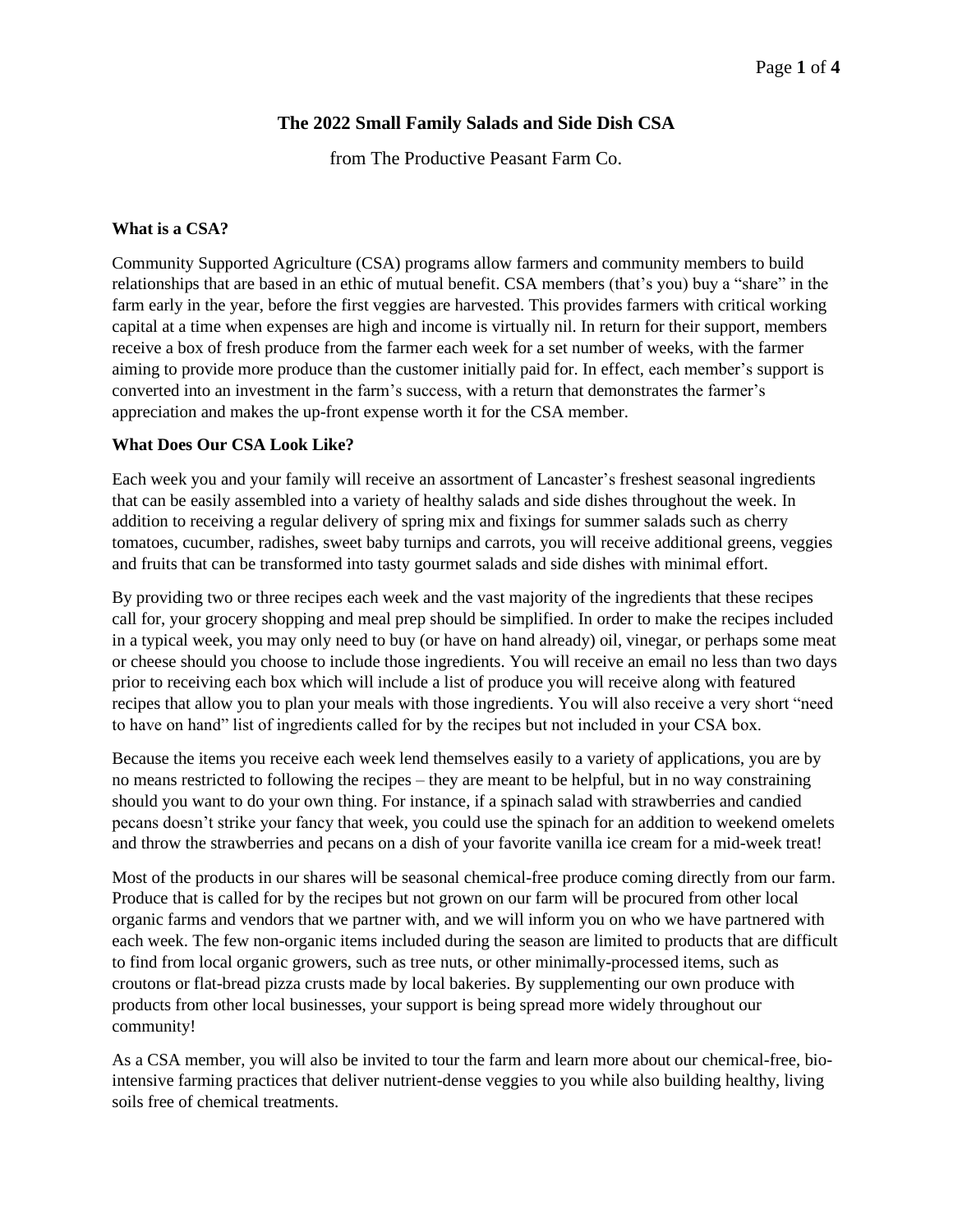### **What Do We Grow On Our Farm?**

For the 2022 season, we are slated to grow: Arugula, Baby Kale Mix, Baby Turnips, Beans (green and yellow wax), Beets (a variety of kinds and colors), Bok Choy, Brussel Sprouts, Mini Cabbages, Carrots, Celery, Celeriac, Swiss Chard, Cucumbers, Dandelion Greens, Eggplants and Mini Eggplants, Fennel, Kale, Kohlrabi, Leeks, Mini Cantaloupes and Mini Watermelons, Okra, Parsnips, Summer Squash (zucchini and yellow, patty pan), Sugar Snap Peas, Bell Peppers and Mini Sweet Peppers, Spring Mix, Radishes (assorted varieties), Rutabaga, Scallions, Spinach, Tomatoes, Watermelon Radish, Winter Squash, and a variety of a herbs.

## **Some Examples of Our Weekly Boxes**

#### Example 1:

*Items*: ½ lb. Spring Mix, 1 bunch radishes, 2 tomatoes, 1/3 lb. baby kale mix, 1 bunch spring garlic, 2 pack of Thom's Bread pizza crusts, small bag of pine nuts, 1/3 lb. arugula, 2 bulbs baby fennel, 1 lemon. *Featured recipes*: Spring Greens Flatbread Pizza; Arugula and Fennel Salad with Lemon Vinaigrette

## Example 2:

*Items*: ½ lb. Spring Mix, 1 cucumber, 1 pint cherry tomatoes, 1 bunch orange carrots, 1 bunch rainbow carrots, 1 large bulb fennel, 2 bunches radishes, 1 bunch golden beets, 1-2 bulbs kohlrabi, 1 bunch parsley *Featured recipes*: Carrot-Kohlrabi Slaw; Shaved Beet, Carrot and Radish salad

## **The 12-Week Season Runs May 16 – August 1, with Two Optional 'Skip Weeks'**

The twelve-week CSA season is scheduled to run from the week of May 16 to the week of August 1. If you ever wish to take a week off from receiving your CSA delivery – because you are going on vacation, for instance – please do not hesitate to let us know. You will still get a total of 12 deliveries for the season, no questions asked. We will simply extend the delivery season beyond the currently planned Aug 1 end date for you until you've received all 12 boxes. For instance, if you are planning to take a vacation the week of June 13 and don't wish to receive your box for that week, we will simply provide you with a box during the week of August 8. We simply request that you let us know at least one week in advance of the delivery that you wish to skip over, and that you limit your 'skip weeks' to two during the season. Of course, emergencies will always be accommodated, and if you find yourself needing to be away at the last minute your deliveries will be paused without question and you will receive a later delivery, even if you have already used two 'skip weeks.'

#### **Delivery and Pick-up Options**

*Lancaster City Residents***:** You may choose to have your weekly boxes delivered to your door, for a onetime delivery fee of \$50. You may also choose to pick up your boxes at the Lititz Farmers Market on Thursdays, 4-8pm, for no additional cost.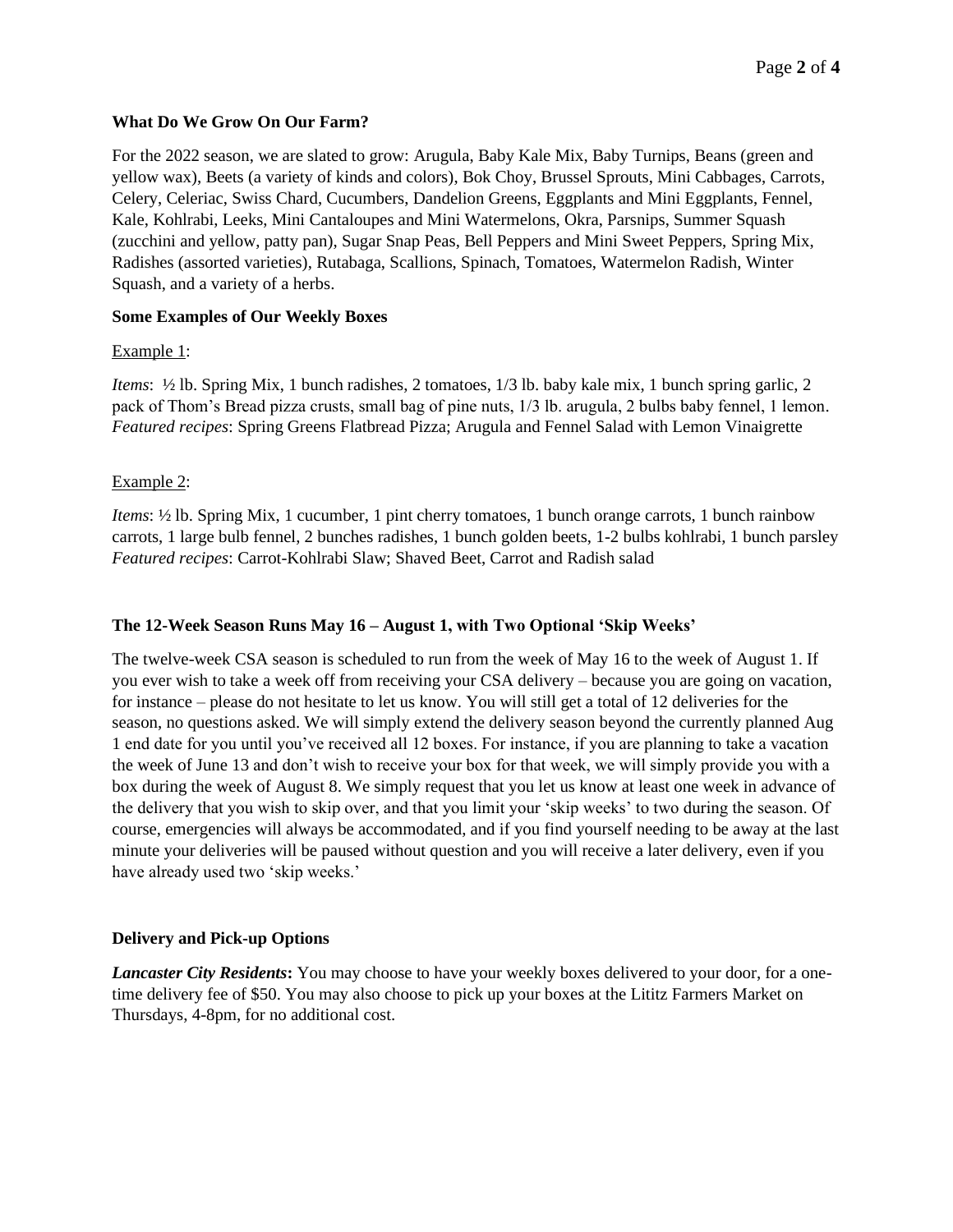*Members Living Outside Lancaster City:* Unfortunately, delivery is not an option for those residing outside Lancaster City. You may pick up your boxes at the Lititz Farmers Market on Thursdays, 4-8pm, or at the Columbia Market House on Saturdays, 7am-3pm, for no additional cost.

# **Pricing**

*FOUNDING MEMBERS***:** Those who purchased a CSA subscription in 2021 will not see an increase in the base price of the CSA. It will remain \$325. Founding Members who wish to receive home delivery will still need to pay the one-time delivery fee of \$50, however, which would bring the total to \$375. All payments must be received by March 31, 2022. The base price for Founding Members will increase to \$350 after March 31, 2022.

*NEW MEMBERS:* For those who are purchasing their first CSA subscription from The Productive Peasant Farm Co., the base cost of the CSA is \$350. If you are a Lancaster City resident and wish to have your CSA delivered, there is an additional one-time delivery fee of \$50, bringing the total to \$400. If you are picking up at either the Lititz Farmers Market or The Columbia Market House, there is no delivery fee. All payments must be received by March 31, 2022. The base price for New Members will increase to \$400 after March 31, 2022.

#### **Ordering and Payment Options**

You must complete the Order Form below and either email a scanned copy to [sales@productivepeasant.com](mailto:sales@productivepeasant.com) or mail a hard copy to The Productive Peasant Farm Co., 105 North Jackson Street, #1, Strasburg, PA 17579.

There are two payment options. You may submit an online payment by visiting our website, [www.productivepeasant.com.](http://www.productivepeasant.com/) At the top of the page, click the "Store" link, and choose the appropriate CSA product, based on whether you are a Founding Member or a New Member, and whether you would like delivery or pick up. From there you can follow the online check out procedures.

You may also mail a check to The Productive Peasant Farm Co., 105 North Jackson Street, #1, Strasburg, PA 17579.

## **Contact**

If you have questions, you can contact us any time.

Jason Stone, Owner and Executive Director of Operations & Sales Tel: (914) 420-0927 Email: productivepeasant@gmail.com